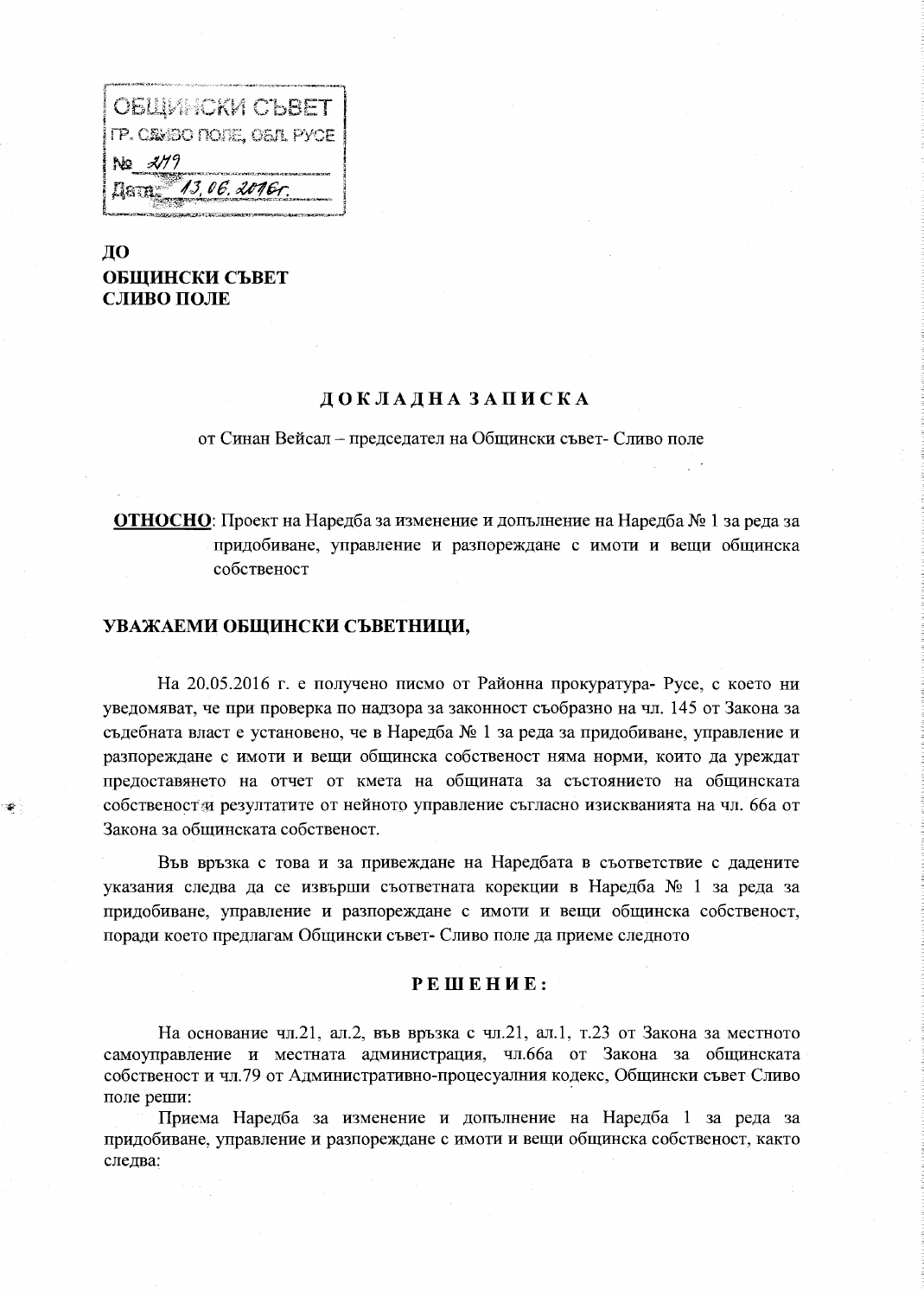§1. В Глава I, чл. 3 "Общи разпоредби" се създава нова ал.5:

"(5) Ежегодно, до 30 юни, кметът на общината съставя и предоставя на Общинския съвет отчет за състоянието на общинската собственост и за резултатите от нейното управление по видовете и категории обекти."

## ПРИЛОЖЕНИЕ:

Мотиви към Проекта на Наредба за изменение и допълнение на Наредба № 1 за реда за придобиване, управление и разпореждане с имоти и вещи общинска собственост, обявени заедно с проекта на електронната интернет- страница на Община Сливо поле.

**СИНАН ВЕЙСАД** Председател на OUC- $C$ *nugo* n Ye **EXCEANTER**